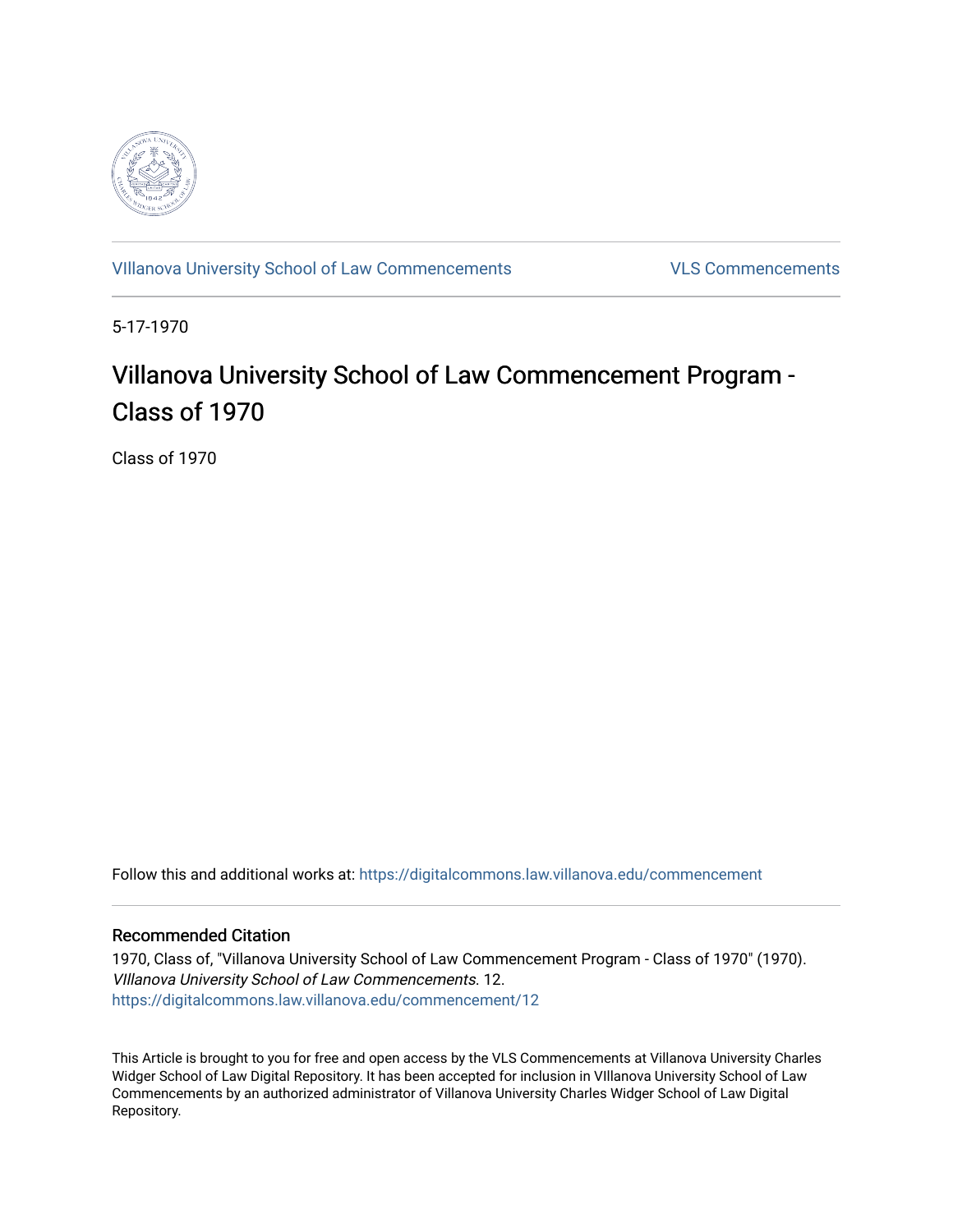# VIllANOVA UNIVERSITY SCHOOL OF lAW

## *CLASS DAY*



VASEY THEATRE and GAREY HALL

### SUNDAY, MAY SEVENTEENTH

Nineteen Hundred and Seventy

Three-Thirty P.M.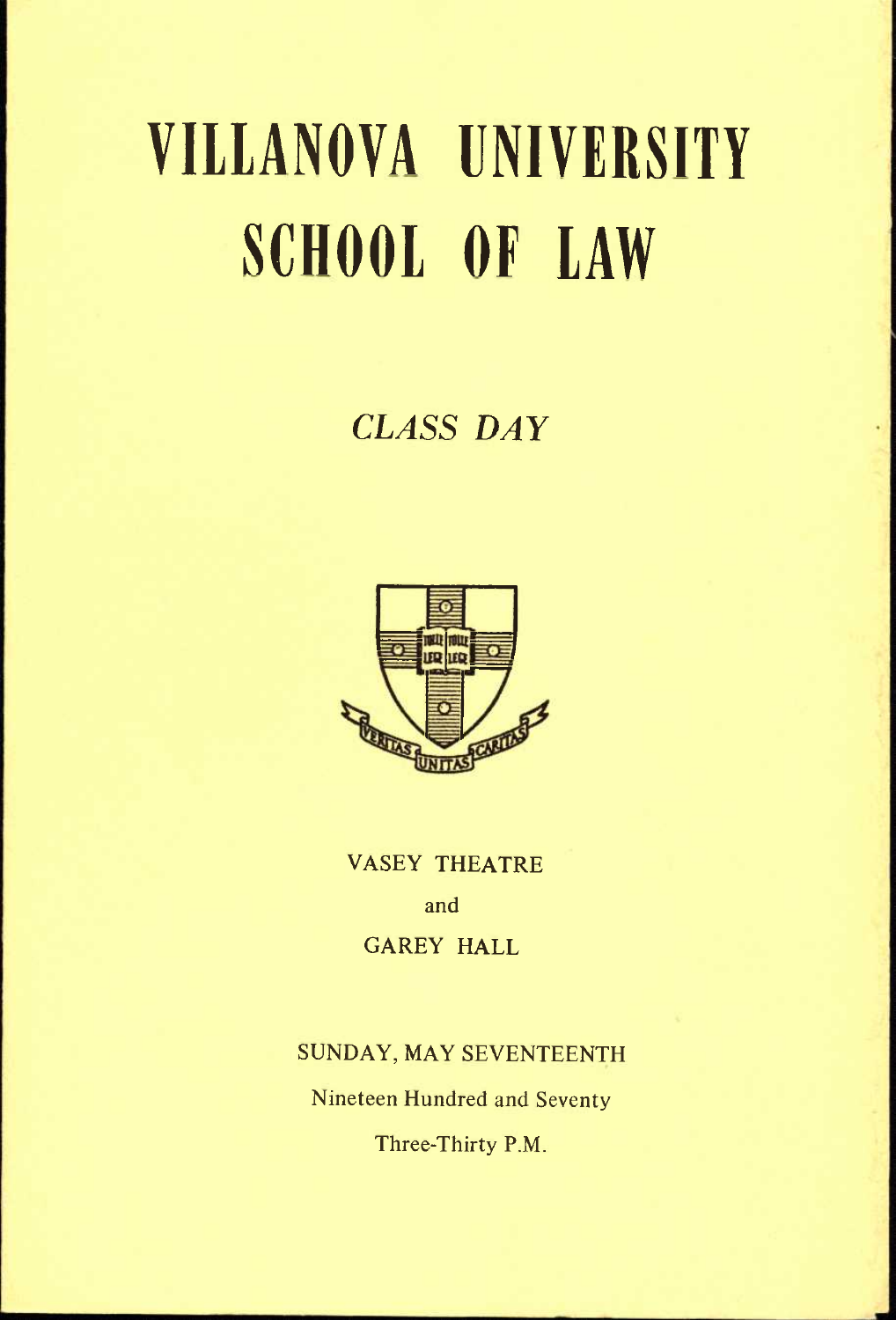#### PROGRAM

#### **THE AWARD OF PRIZES**

| The Administrative Law Prize John A. Roney                                    |                                   |
|-------------------------------------------------------------------------------|-----------------------------------|
| The Vincent A. Carroll Award Jerome J. Bruder                                 |                                   |
|                                                                               | <b>Example 3</b> Joseph R. Marino |
| The Thomas J. Clary Award Leonard C. Homer                                    |                                   |
| The Fidelity Mutual Award  Daniel L. Thistle                                  |                                   |
| The Hyman-Goodman Award Joseph R. Marino                                      |                                   |
| The Law Alumni Award  Jerome J. Bruder                                        |                                   |
| The Saint Thomas More Society Award David S. Markson                          |                                   |
| The Bureau of National Affairs Award  Jerome J. Bruder                        |                                   |
|                                                                               |                                   |
| The Rose B. Rinaldi Award $\dots \dots \dots \dots \dots \dots$ John F. DePue |                                   |
| The Reimel Moot Court Competition                                             |                                   |
|                                                                               |                                   |
|                                                                               | Samuel J. Knox, Jr.               |
|                                                                               |                                   |
| The Roman Catholic High School Alumni                                         |                                   |
|                                                                               |                                   |
| The Silverberg Award  Jerome J. Bruder                                        |                                   |
| The Marcella C. Reuschlein Award Terrence M. Quirin                           |                                   |
| The Title Insurance Corporation Award  Joseph R. Marino                       |                                   |
| The Reverend Joseph Ullman Award Carl D. Buchholz, III                        |                                   |
|                                                                               | Daniel L. Thistle                 |

#### **RECOGNITION OF MERITORIOUS SERVICE**

**The Officers of the Student Bar Association**  Joseph T. Kelley, President Robert A. Ebenstein, Vice-President

> **The Members of the Honor Board**  Joseph R. Marino, Chairman Paul D. Nelson John M. Perone

**The Inter-Club Council**  John C. Snyder, President Ernest T. Bartol, Vice-President Gary V. Gittleman, Secretary

**The Villanova Docket**  Joseph D. Casey, **III,** Editor-in-Chief William T. Cannon, Associate Editor Thomas M. Fraticelli, Alumni Editor Carol J. Clarfeld, Managing Editor

Peter K. Dang, Features Editor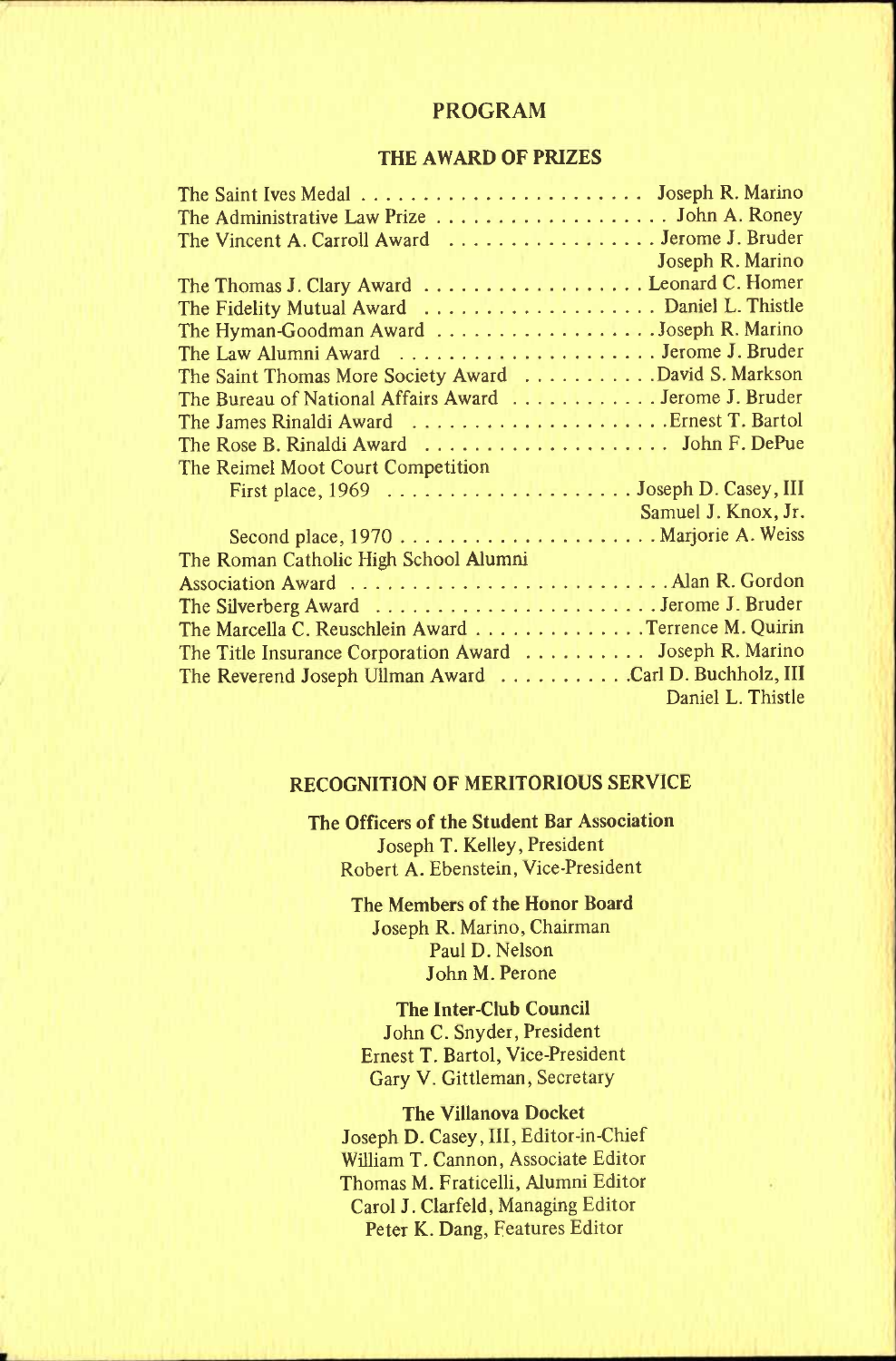#### **The Members of the Moot Court Board**

John B. Rossi, Jr., Chairman

Joseph R. Marino **Richard F. Rago, Sr. (2014)**<br>
Samuel D. Natal **Richard F. Rago, Sr. (2014)** Samuel D. Natal

Raymond J. Lynch, Jr. Terrence M. Quirin

#### **The Community Legal Services Board**

Terrence M. Quirin, Chairman

Ann S. Gormally Walter F. Riess, Jr. Stephen P. Gallagher

Carol J. Clarfeld, Secretary Kathleen Herzog Larkin

#### **Law Review Certificates**

David S. Markson, Editor-in-Chief Gilbert Newman, Article and Book Review Editor John A. Roney, Managing Editor Warren W. Faulk, Research Editor Andrew L Silverman, Research Editor

#### Editorial Board

Gordon B. Aydelott Steven G. Brown Carl D. Buchholz, 3rd John Fichter De Pue Robert A. Ebenstein David J. Griffith

Leonard C. Homer Robert S. Kant John C. Snyder Thomas F. Traud Ward T. Williams

#### **THE ORDER OF THE COIF**

Steven G. Brown Carl D. Buchholz, III Warren W. Faulk Leonard C. Homer

David S. Markson John A. Roney Thomas F. Traud Ward T. Williams

#### PRESENTATION

The Class Gift: An original sculpture for the beautification of the new courtyard at Garey Hall

> Presentation by Richard S. Gebelein for the Committee

> > Acceptance of the gift

The Reverend Robert J. Welsh, O.S.A. *The President of the University* 

**Following the exercises tea will be served in the Lounges and Library of Garey Hall.**